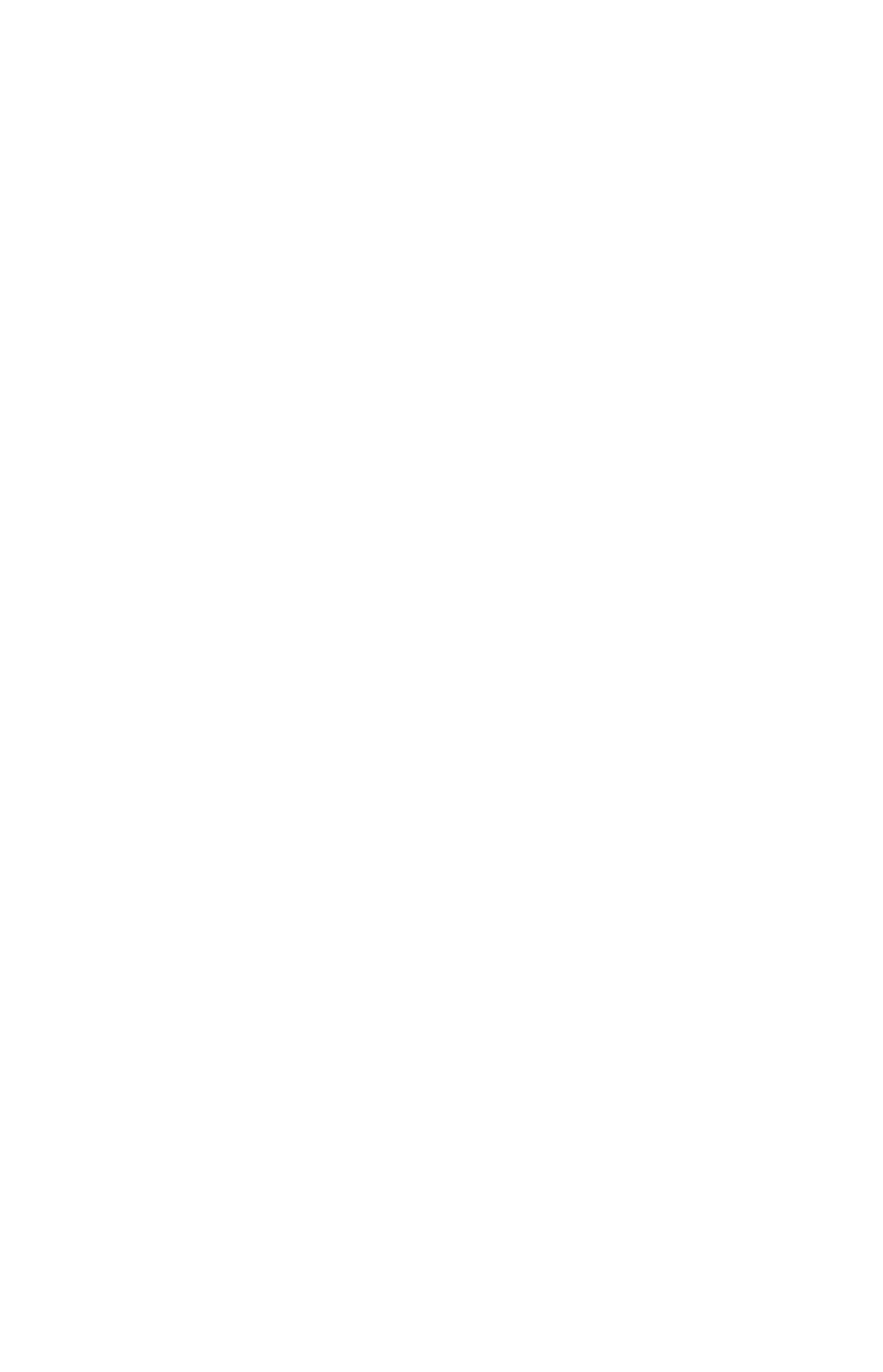#### Rewrite your narrative.

#### Shift your paradigm.

#### Welcome to Reality and Joy.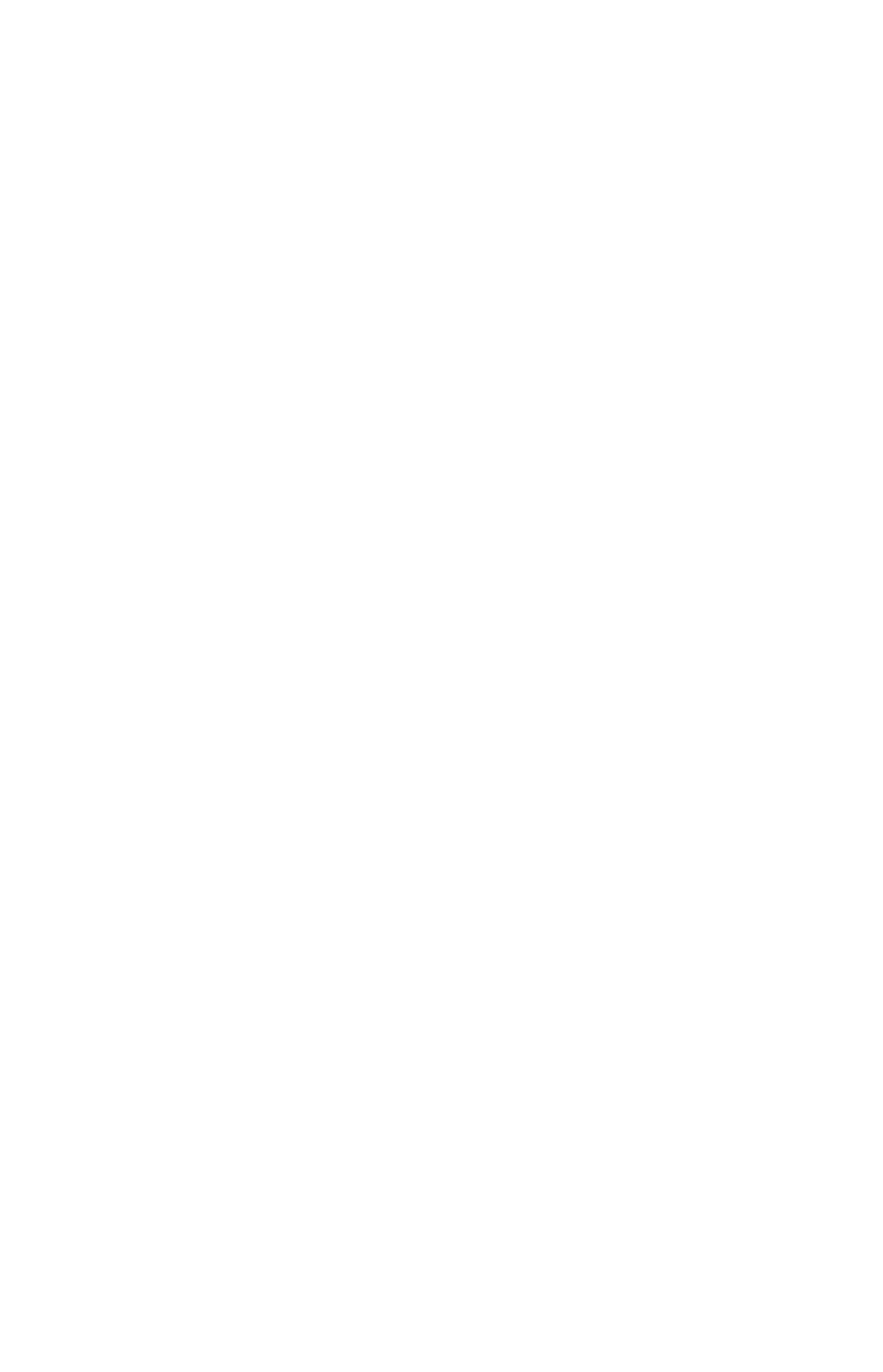

**SOCIETY** will tell you your suffering is unnecessary and pointless. Or that you should just end it. Or that you are impaired for life with a "chemical imbalance," (and thus must be a life-customer of Big Pharma). Know the truth to be freed and find the most profound, imperturbable happiness which no circumstances can destroy.

Read on…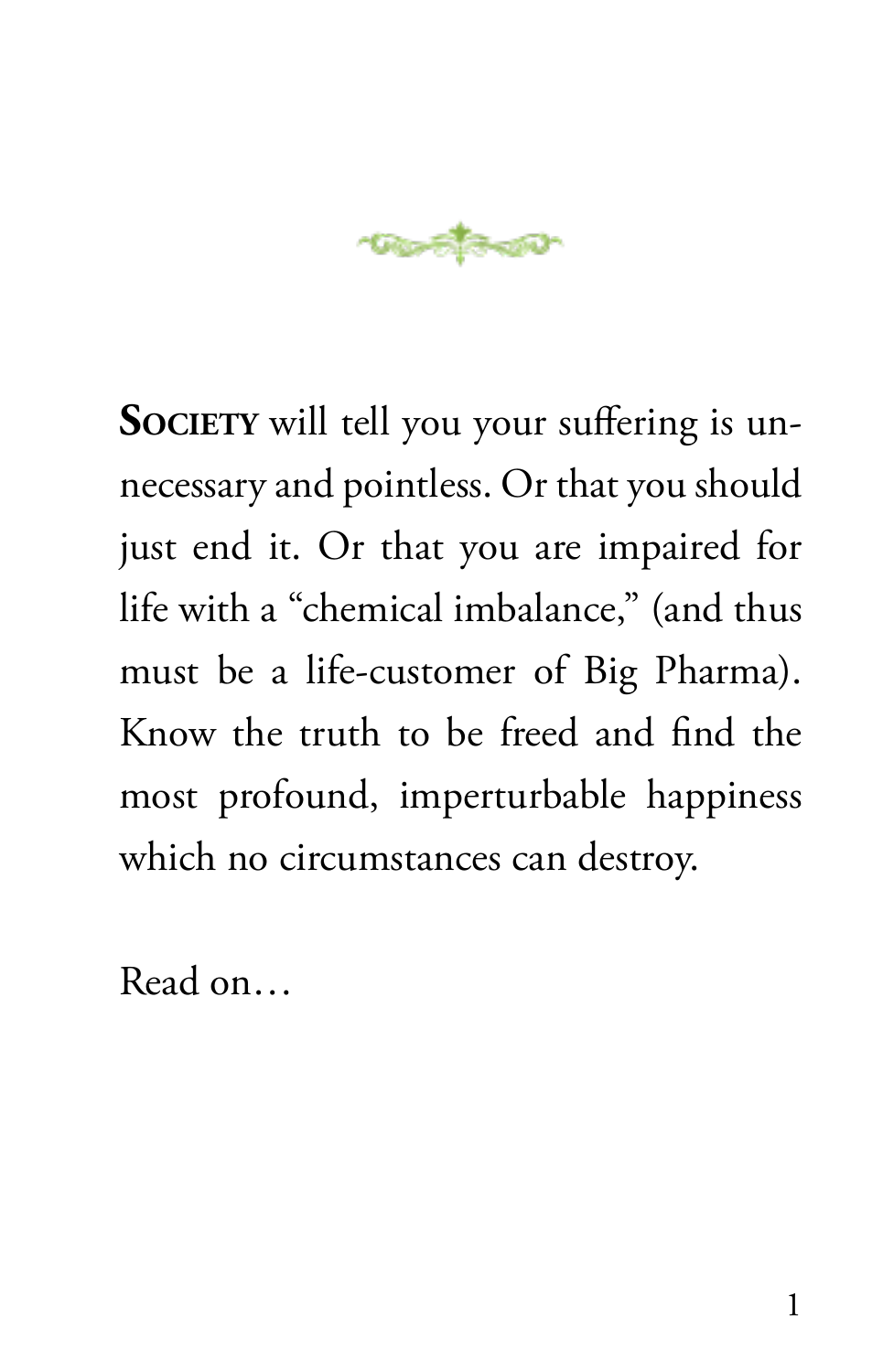Most people live life as waterbugs,<br>
skimming along the surface, tossed about when storms hit. But *we must become whales!* diving into profound depths of peace and joy, where storms cannot assail our true being ...

Sufferings can never really make us unhappy. There is really no evil in the world except the evil arising within a person's heart, and manifesting in deleterious behavior. God, Who loves us tenderly, has no other object in sending us sufferings but to make us happy. What we count as an evil in suffering is the bitterness of the medicine that is necessary for the health of our soul.

A person can suffer in body or soul or both. The apostles, when they were scourged (Acts v. 41), suffered in body; Judas, when he threw down the pieces of silver in the Temple, suffered in his soul. Holy Job suffered in both. Suffering is either merited or unmerited. The sufferings

 $\overline{2}$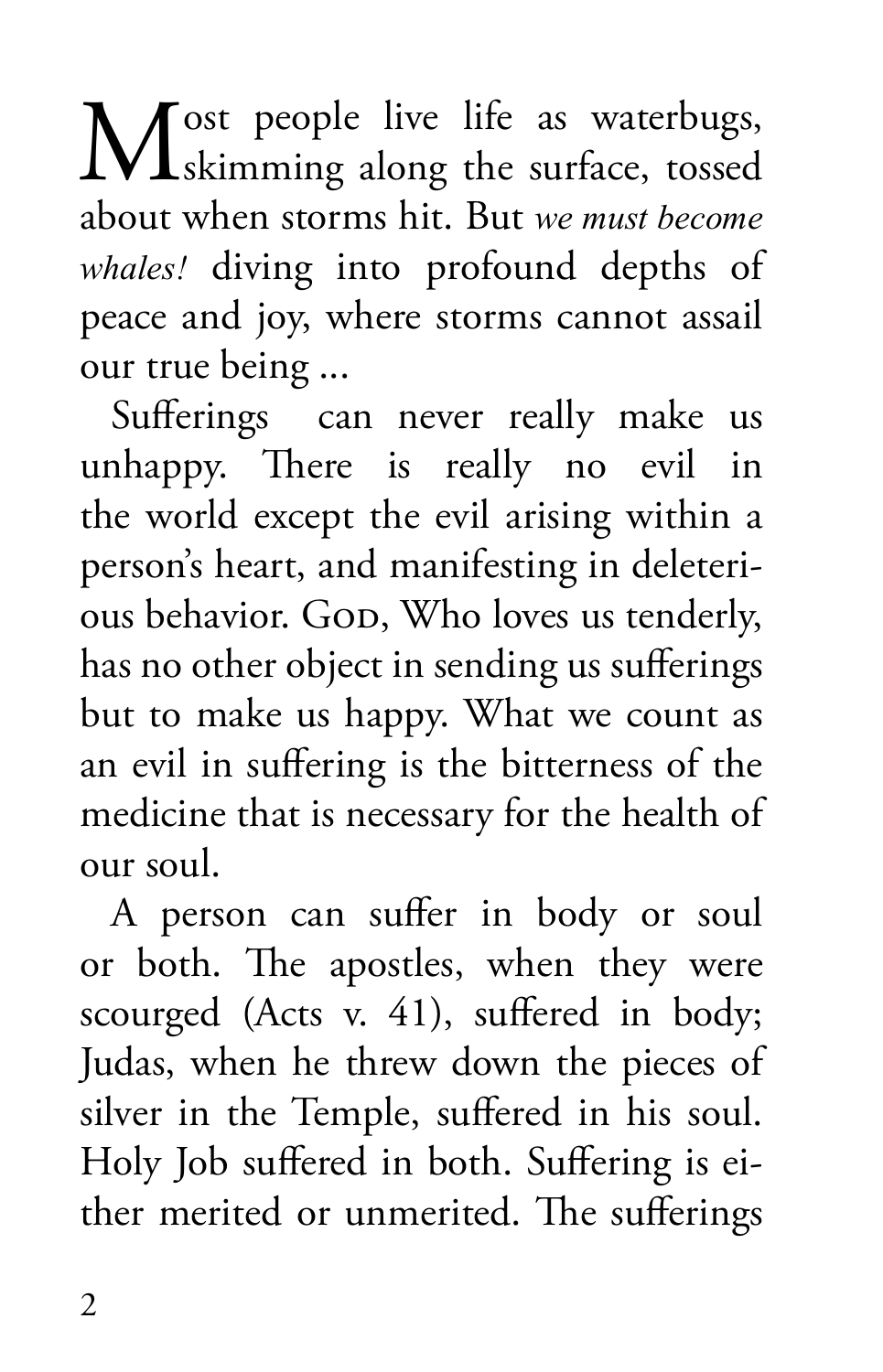of the prodigal son were merited, those of the patriarch Joseph were unmerited. Yet all sufferings are merited by original sin.

**No one can attain to eternal salvation without suffering.**

"No one is crowned unless he strive lawfully" (2 Tim. ii. 5).

Even Christ had to enter into His glory through suffering (Luke xxiv. 26). Our Lord says "He that taketh not up his cross and followeth after Me, is not worthy of Me" (Matt. x. 38). The road to heaven is a rough one. In order to make the flax that grows in the earth into pure white linen, it must be rubbed, stretched, and thoroughly cleansed, and woven. The corn has to be threshed and winnowed; the pure gold has to pass through fire. Not to suffer is a sign that no future happiness is in store for you. Suffering and holiness are inseparably bound up together. There is no good work that does not meet with obstacles, no virtue that does not have to fight and struggle.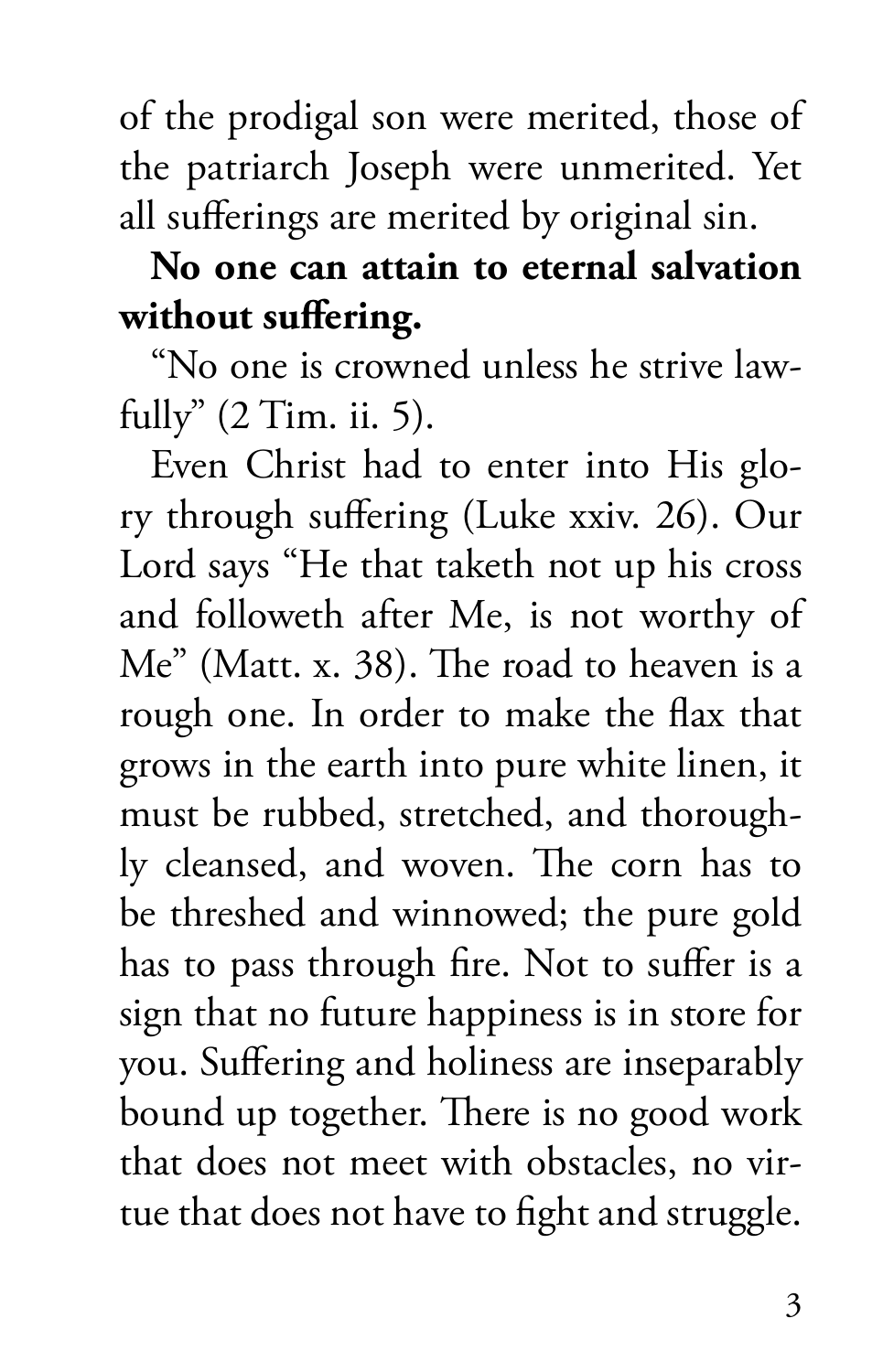For this reason Gop leaves no just man without suffering.

God treats us as a physician treats his patients; those of whose recovery he despairs he leaves alone; but to those whom he hopes to cure, he administers bitter medicines. As milk is the food of children, so are contradictions the food of God's elect. To His chosen God gives a sword on earth to pierce their heart, and a crown in heaven to adorn their heads. Yet God mingles with the bitterness of suffering the sweets of consolation. We see this throughout the history of Our Lady, which consists of alternate joys and sorrows. So, too, we celebrate the seven joys and sorrows of St. Joseph.

### All suffering comes from God, and is a **sign of His love and favor.**

We find in the lives of the saints that the more good works they undertook for God, the more did suffering assail them, as in the case of Tobias, and of holy Job.

4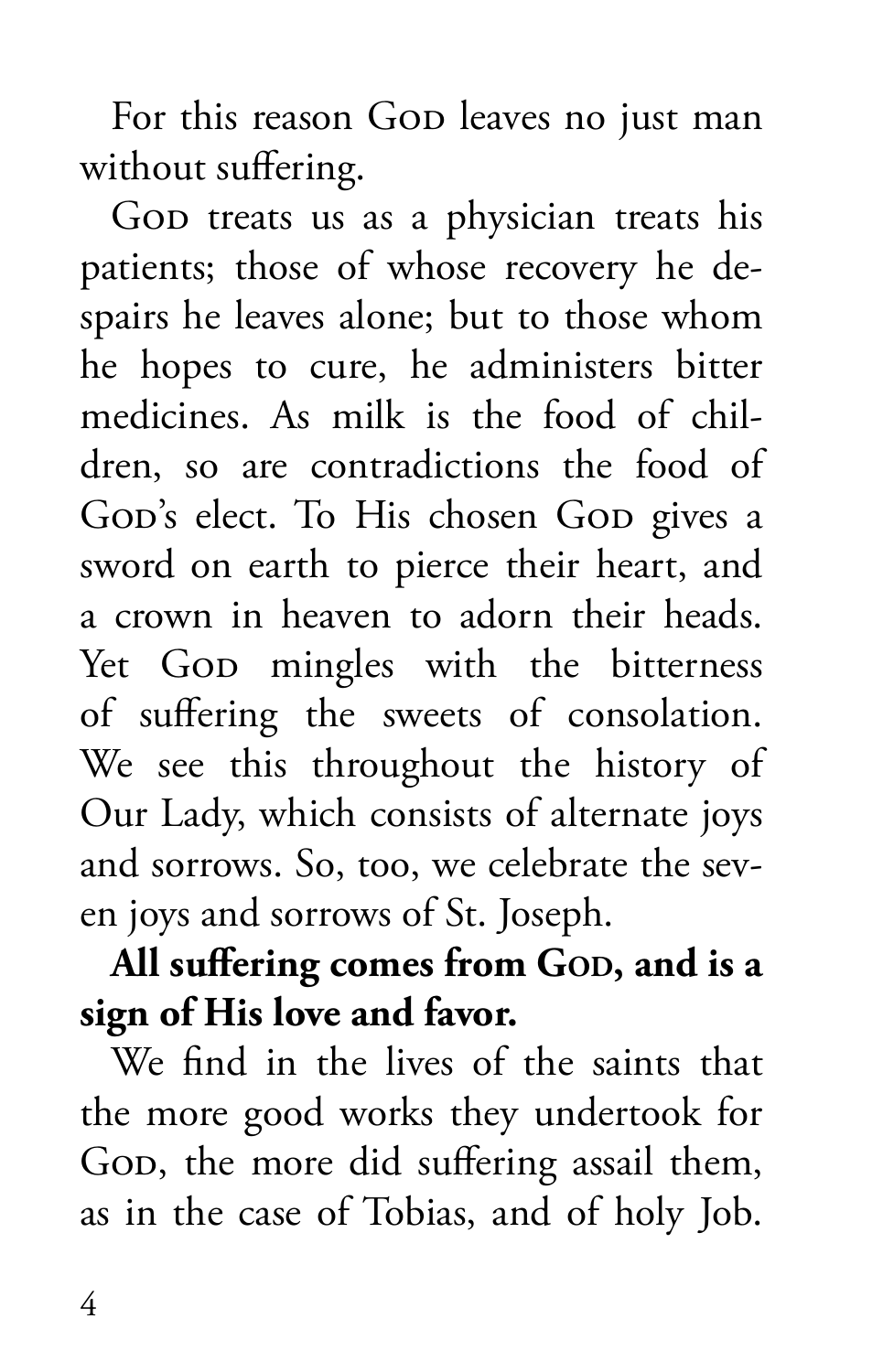Sufferings seem to be the reward of good works performed. They are a precious gift, which will avail us to all eternity. To suffer something for GoD is in itself a great privilege and honor. It is a better gift than that of performing miracles and raising the dead. Parents often punish their children to cure them of their faults. If they see the same faults in the children of others, they do not trouble themselves about them, because they do not care for them. So it is with God; the children whom He loves He often corrects. Hence Raphael said to Tobias, "Because thou wast pleasing to GOD, it was necessary that temptation should prove thee" (Tob. xii. 13). St. Paul says, "Whom the Lord loveth He chastiseth; and scourgeth every son whom He receiveth" (Heb. xii. 6). "Gold and silver are tried in the fire, and acceptable men in the furnace of tribulation" (Ecclus. ii. 5). The greater a saint, the greater were in most cases his sufferings. Our Lady was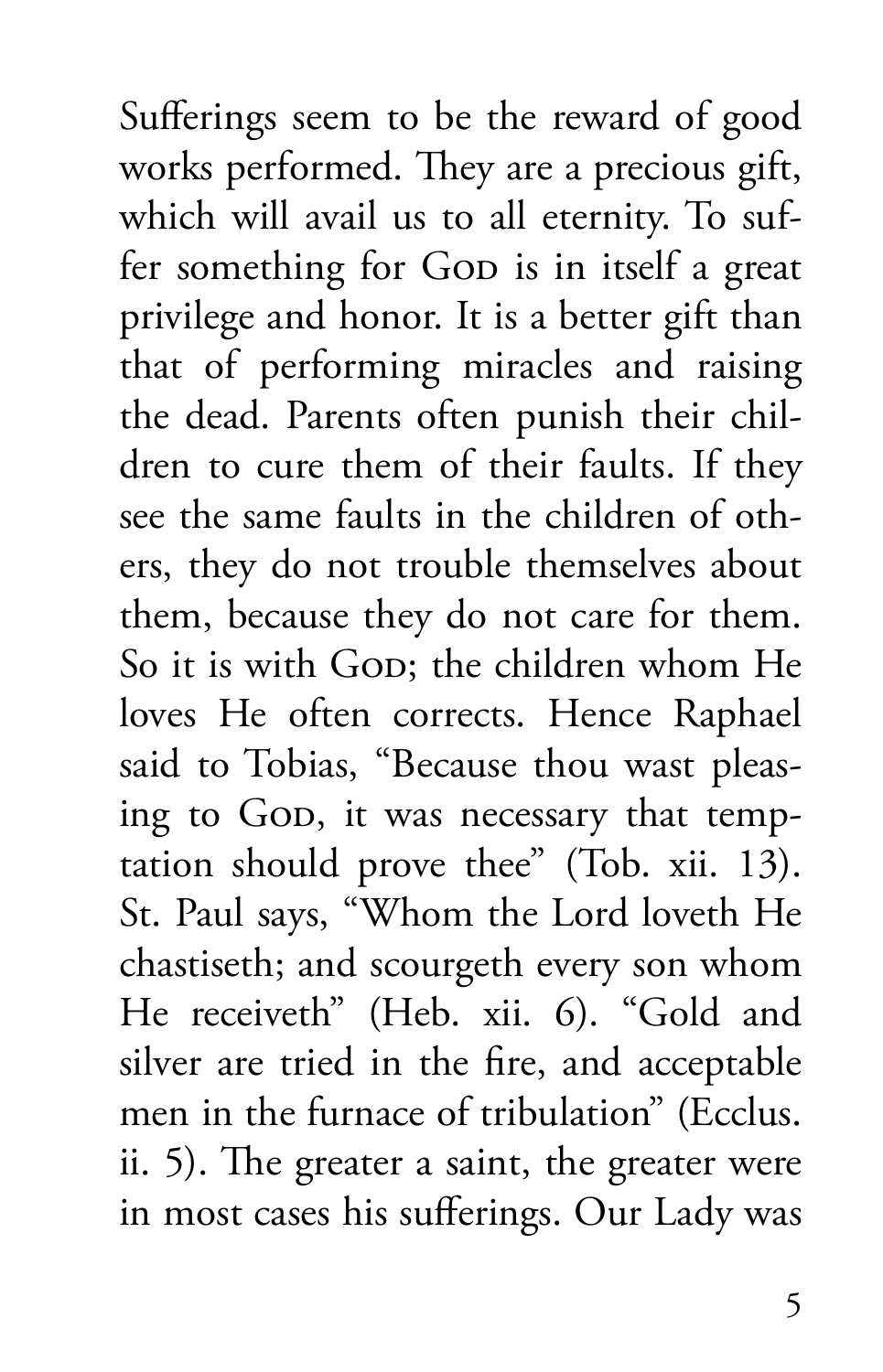the Queen of martyrs. The apostles had to suffer much, especially St. Peter and St. Paul (Cf. 2 Cor. xi. 23, seq.). To be free from suffering is a bad sign. St. Augustine says: "There is no greater misfortune than the good fortune of sinners. He who does not suffer now will have to suffer hereafter."

Yet God never sends us any suffering that is beyond our powers of endurance.

St. Paul says "GOD is faithful; Who will not permit you to suffer above that which you are able" (1 Cor. x. 13). The peasant knows how much his beast of burden can carry, and does not load him beyond his strength. Will God, the all-wise, the all-merciful, lay more on us than we can bear? The potter does not leave his vessels too long in the fire lest they should crack. He who plays on an instrument is careful not to tighten the strings too much, lest they should break; nor too little, for then they would produce no sound. The physician apportions his remedies to the power of his pa-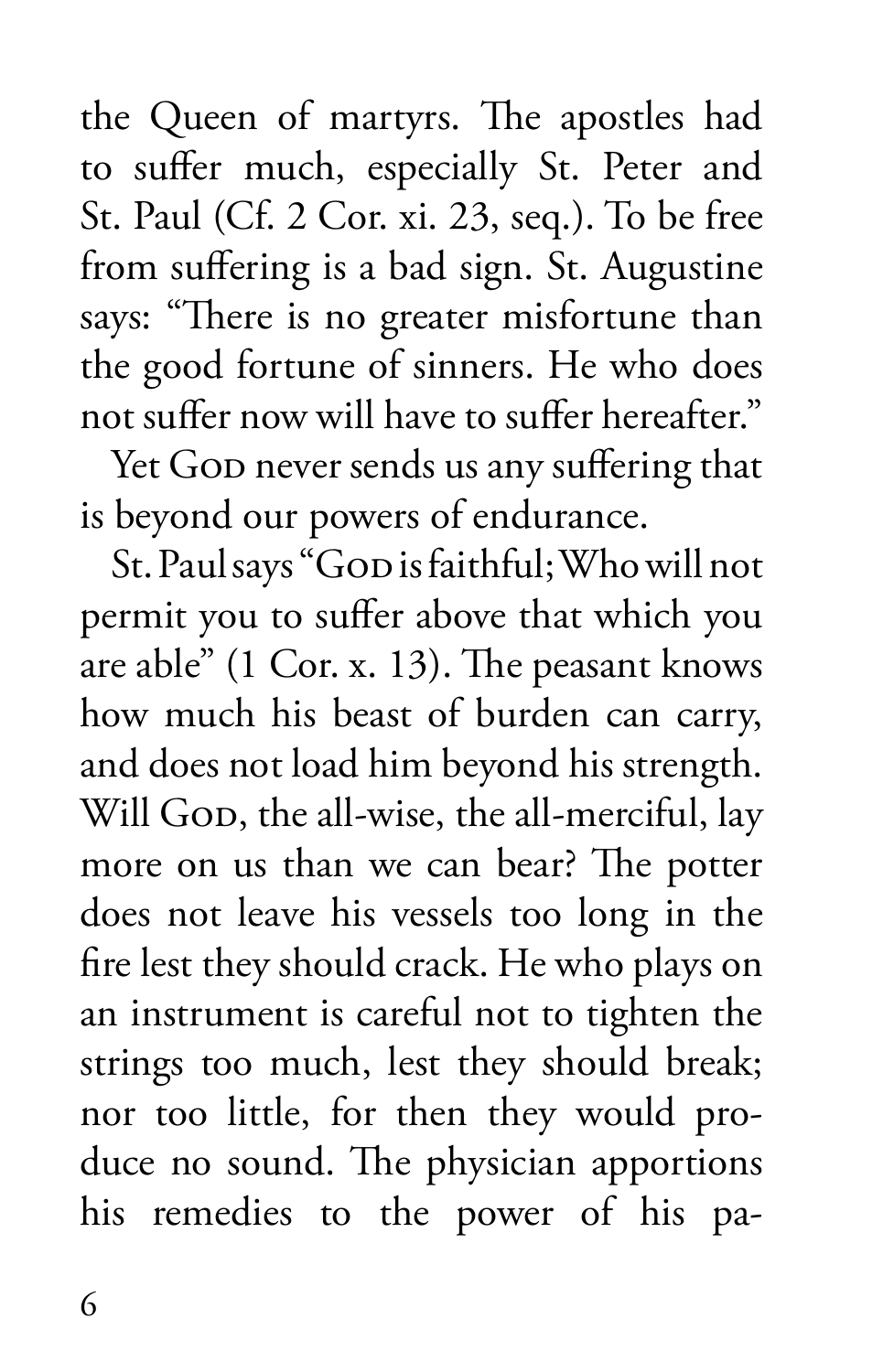tient; so the heavenly Physician sends us sufferings in proportion to our power of bearing them. There are some people who make sufferings for themselves, because they find fault with what gives no cause for complaint. Even in real sufferings much complaining is a sign of faint-heartedness and makes us more sensible to suffering.

# Go**D** sends suffering to the sinner to **bring him back into the right way and to save him from eternal death.**

How many have been converted by means of sufferings, e.g., Manasses in the prison at Babylon (2 Paral. xxxiii. 12, 13), Jonas, the prodigal son, even the wicked Achab  $(3$  Kings xxi. 27). God is like a surgeon, who cuts away the diseased flesh that it may not cause death. Sufferings also bring about a disgust for earthly things and make the sinful pleasures of the world bitter; they destroy our dependence on earthly things, and take away the desire for the enjoyments and the pleasures of this valley of tears, and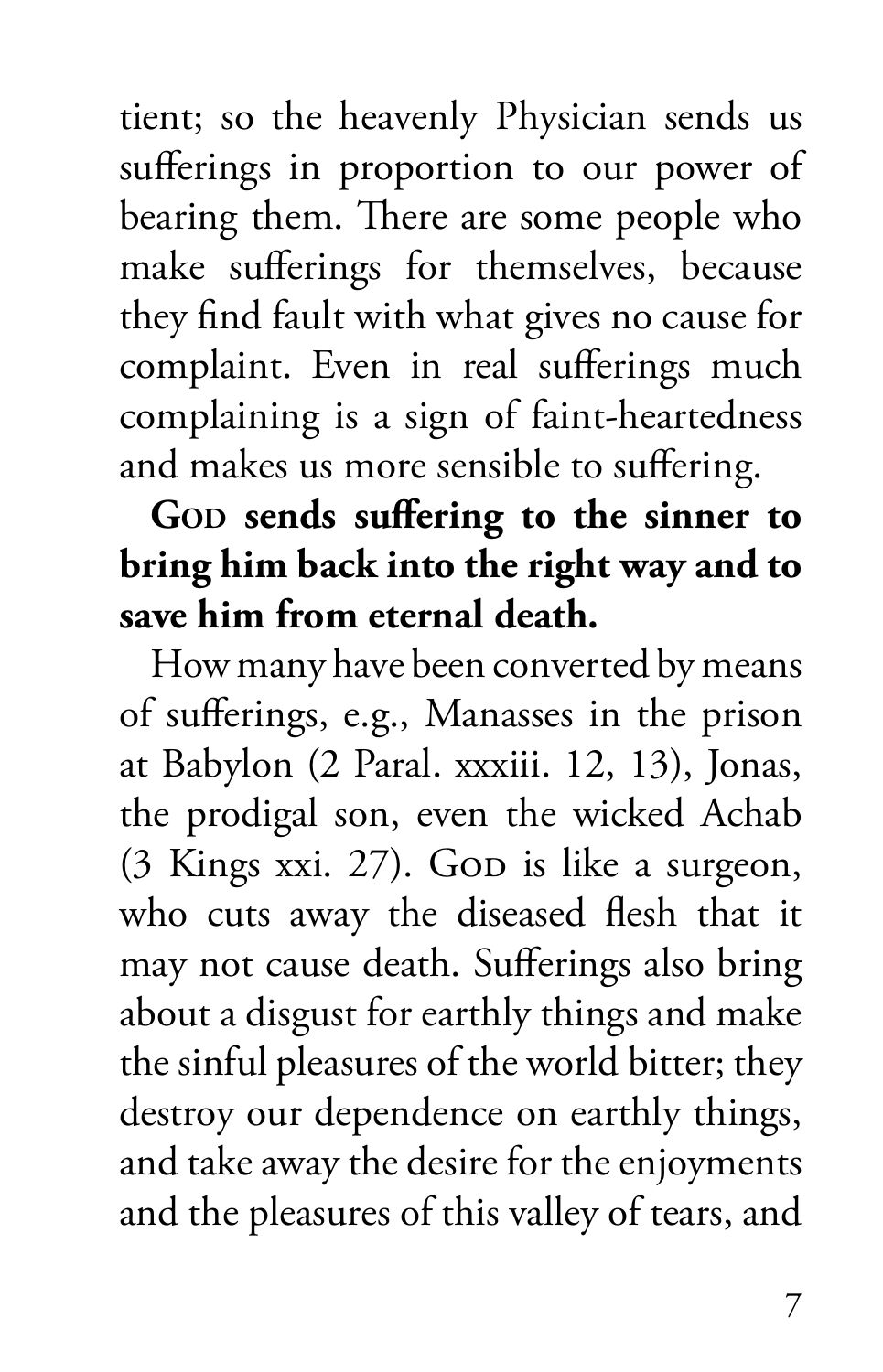turn our thoughts to heaven. Sufferings again impress upon us our own helplessness, compel us to have recourse to GOD in prayer. They teach us a knowledge of ourselves and of our own sinfulness. As the trees, after the winter, flower and bring forth fruit, so does man after suffering bring forth works pleasing to God. "Sufferings," says St. Teresa, "though very hard to bear, are the surest way to God."

God frequently sends bodily sickness to the sinner for the healing of the sickness of his soul.

How many there are who have been converted to GoD through the means of bodily sickness, e.g., St. Francis of Assisi and St. Ignatius of Loyola. The Wise Man says, "A grievous sickness makes the soul sober" (Ecclus. xxxi. 2). In sickness Gop knocks at the door of the heart and asks for admission. "I am always glad," said St. Ignatius, "when I see a sinner fall ill, for sickness brings back to God."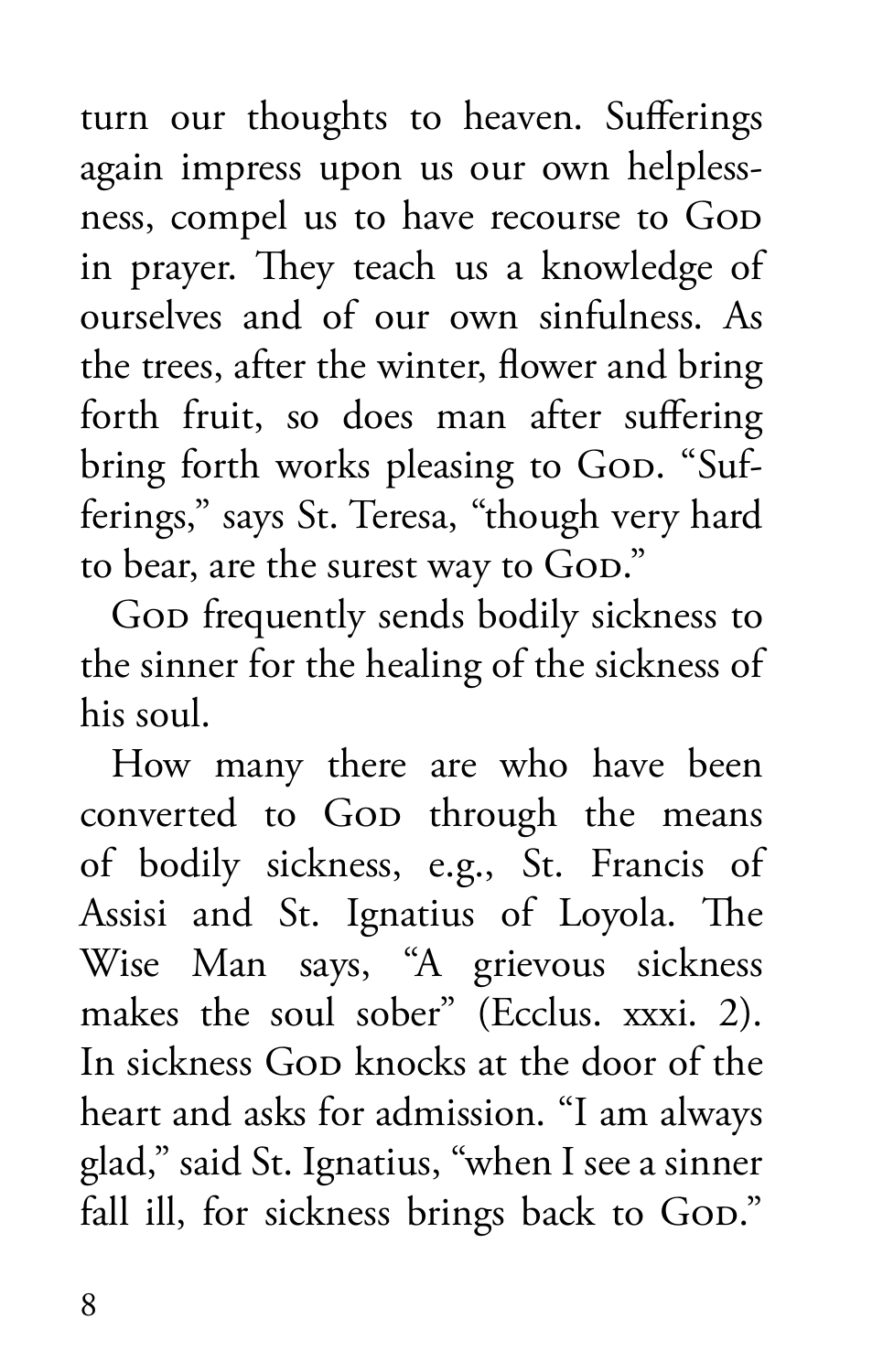How foolish it is then to regard sickness as a mark of GOD's anger, when it is really a mark of His compassion.

# Go<sub>D</sub> sends suffering to the just man to **try him whether he loves GOD most or creatures.**

Job, who had always lived a Gop-fearing life, lost all his property, his children, and his health, and was derided by his wife and his friends. Tobias had buried the dead at the peril of his life and given most liberal alms. God took away his sight, and left him poor and unable to earn anything for himself. Thus Gop tries His friends. As the storm tests the tree, whether it is firmly rooted, so suffering tests the just, whether they are firmly established in their love of God. As the wind separates the chaff from the wheat, so trouble marks off the sinner from the just. Sweet herbs smell the sweetest when they are bruised; so the just are most pleasing to GoD in the time of tribulation.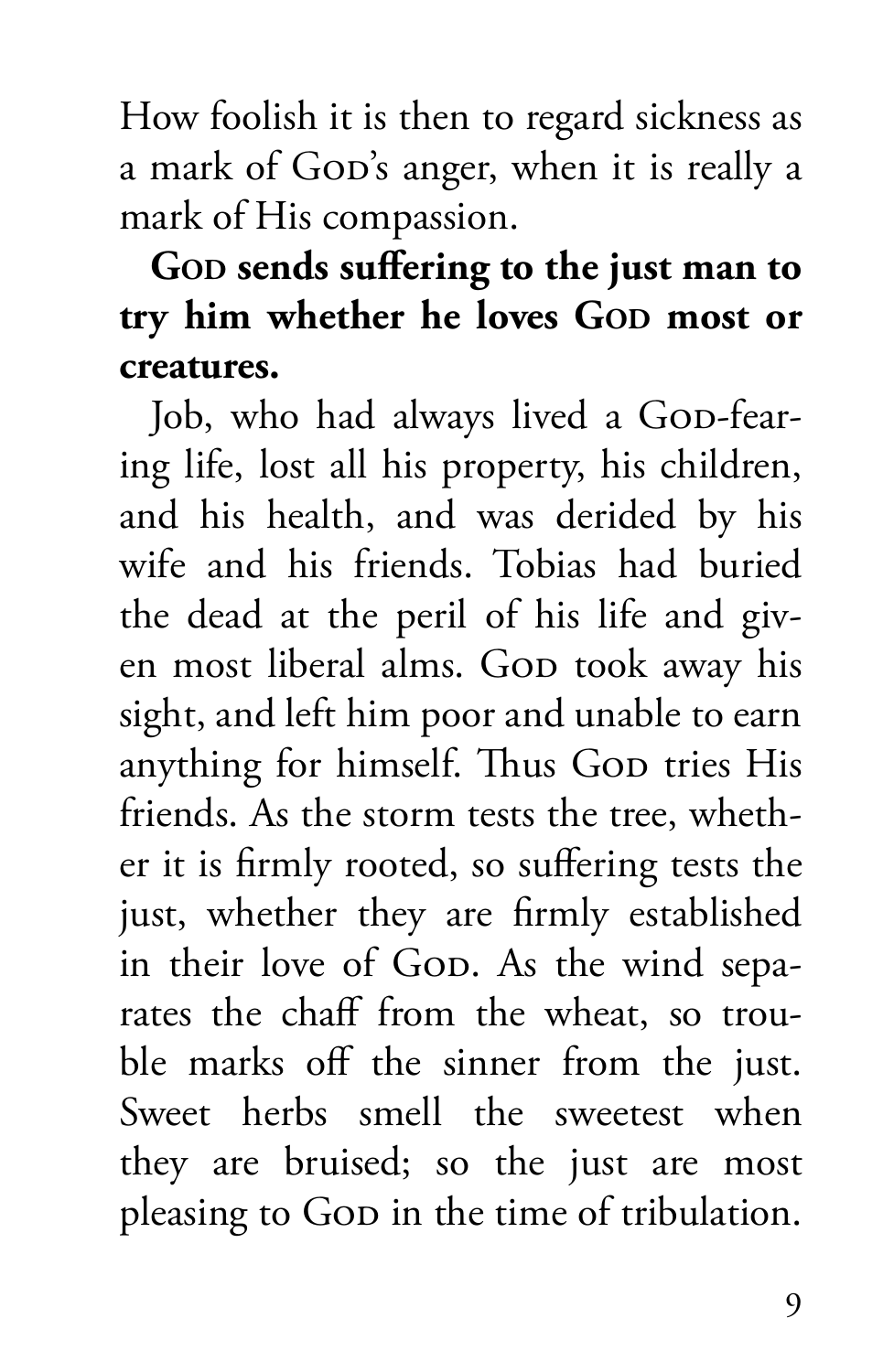God often takes away from us what we love best, and that which is injurious or dangerous, just as a father takes from his little child a razor or sharp knife.

At the same time the sufferings of the just man are a great advantage to him; they serve him as a penance for his sins; they cleanse him from all imperfections; increase his zeal in the practice of good, in the love of GOD, and in the love of prayer; they also increase his merit in heaven, and often, too, his happiness in this world.

By sufferings the punishment due for sin is cancelled. Hence St. Augustine prayed, "In this life, O Lord, burn, scorch, and wound me, only spare me in the life to come." "Think yourself happy," said St. Francis Xavier, "if you can exchange the agonizing pains of purgatory for sufferings in this world." Sufferings also purify the soul from its imperfections. Gold is tried in the fire; so the soul is purged by suffering. "Every branch that bears fruit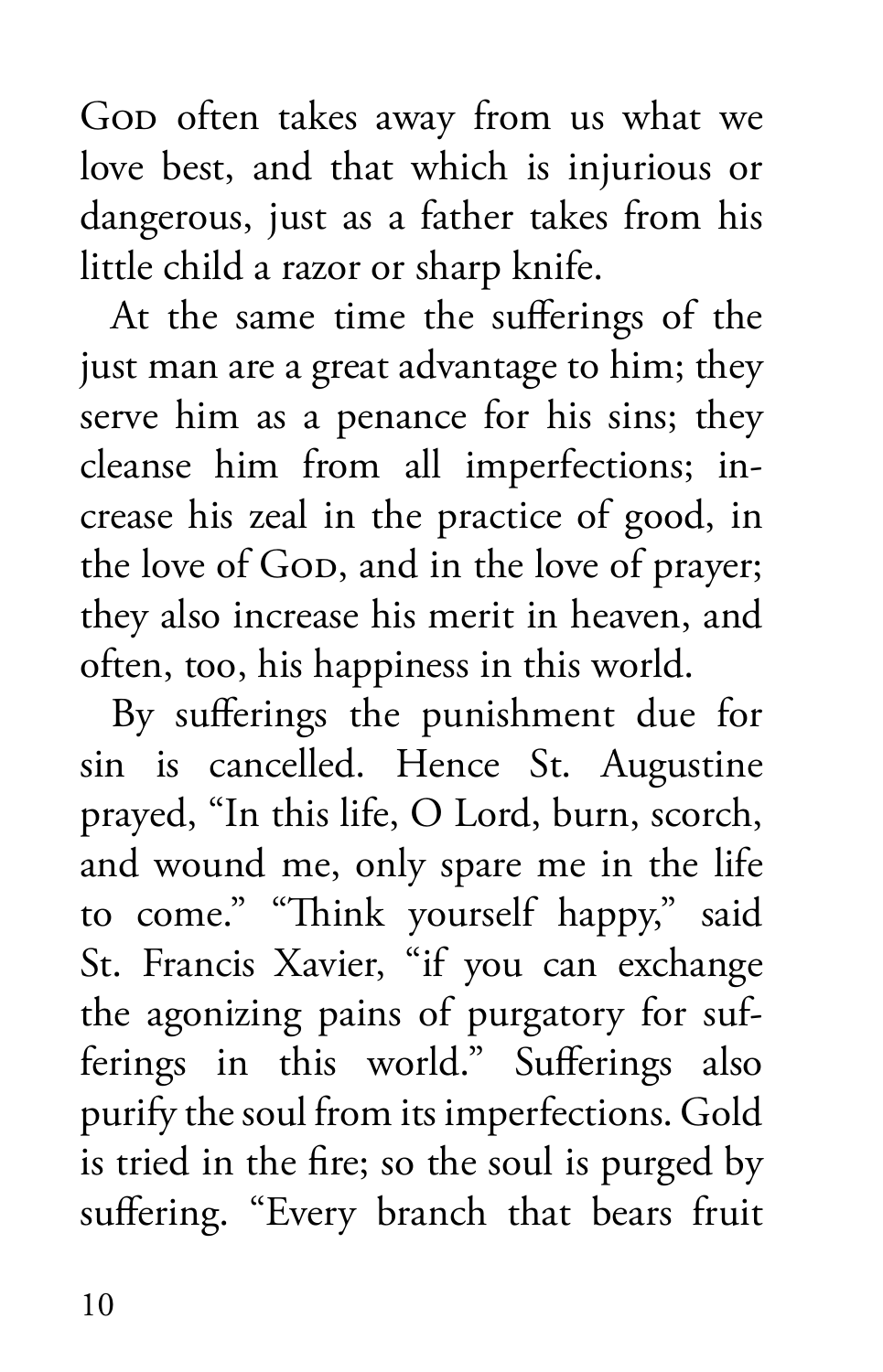God purges, that it may bring forth more fruit" (John xv. 2). A sharp file cleanses iron from rust. As soap cleanses the body, so suffering cleanses the soul. Suffering also increases our strength, just as the blows of the hammer make the iron stronger and harder. Toil strengthens the body; suffering strengthens the soul. The vessels that the potter places in the fire come out hard and strong. Suffering also adds to our love of God. As the ark of Noe was raised nearer to heaven by the floods that overspread the earth, so we are brought nearer to heaven and to Gop by the floods of suffering. As the gold leaf is spread out by the blows of the hammer, so our love of God is extended by suffering. Sufferings detach us from the love of earthly things, and destroy our love of this world. Hence St. Augustine prayed, "Make all things bitter to me, that so Thou alone mayest appear sweet to my soul." Sufferings also increase our gratitude to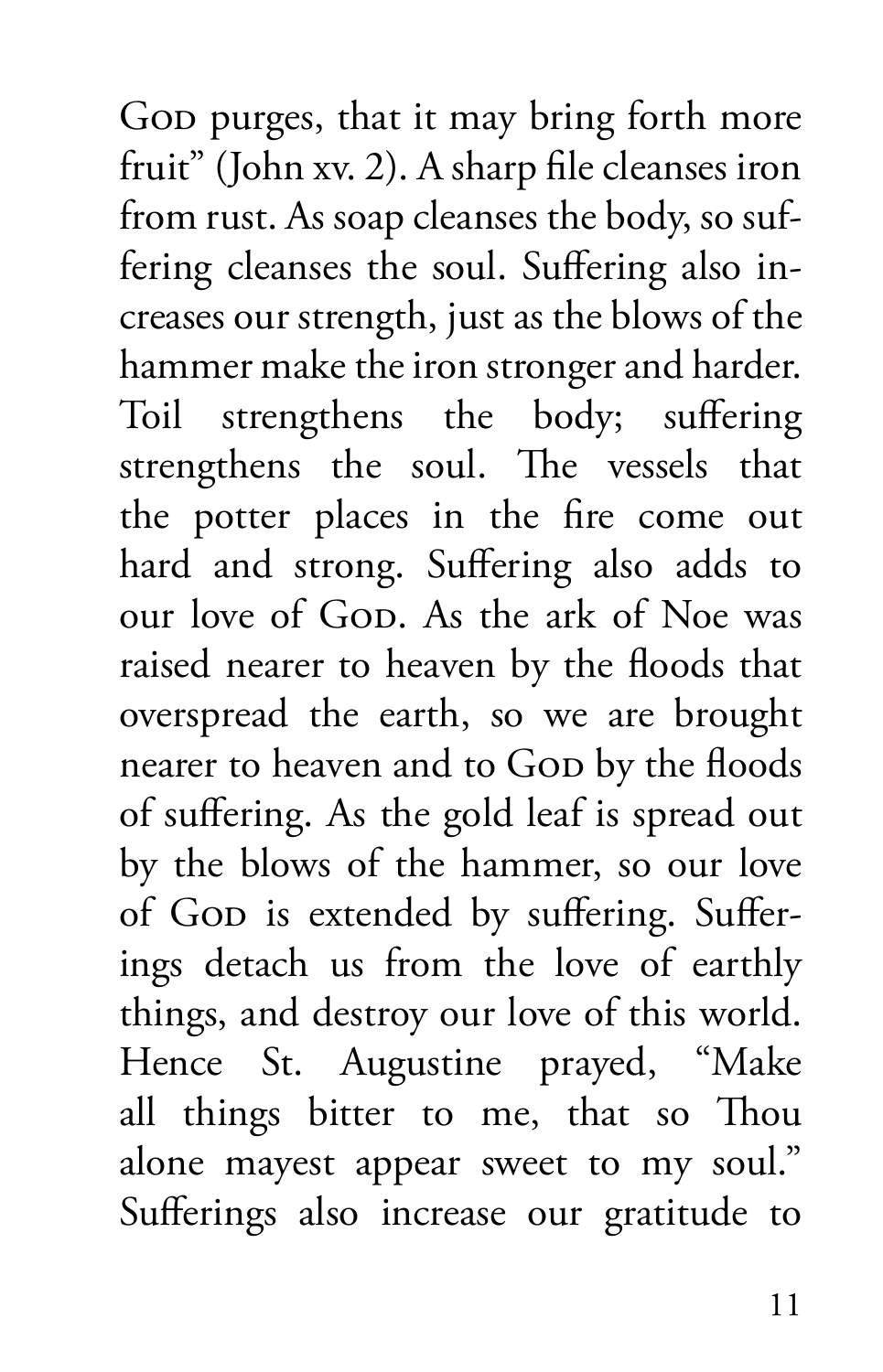God, for the loss of health and other gifts of GOD makes us value what we have lost. Sufferings also make us humble. The just must be tried by evil, that so they may not grow proud of their virtues. Sufferings also increase the earnestness of our prayers. They compel us to pray. We see this in the case of the apostles in the storm-tossed boat. The prayers of David under persecution have become the prayers of the Church. Long peace makes us careless and slack. The ox that is not stirred by the goad becomes lazy. Sufferings are often the means of bringing us to prosperity even in this world. Witness Job, the patriarch Joseph, and Tobias. "The Lord maketh poor and maketh rich; He humbleth and He exalteth" (1 Kings ii. 7). "You shall be sorrowful," says Our Lord, "but your sorrow shall be turned into joy" (John xvi. 20). Lastly, sufferings increase our eternal happiness. Our present momentary and light tribulation worketh for us above mea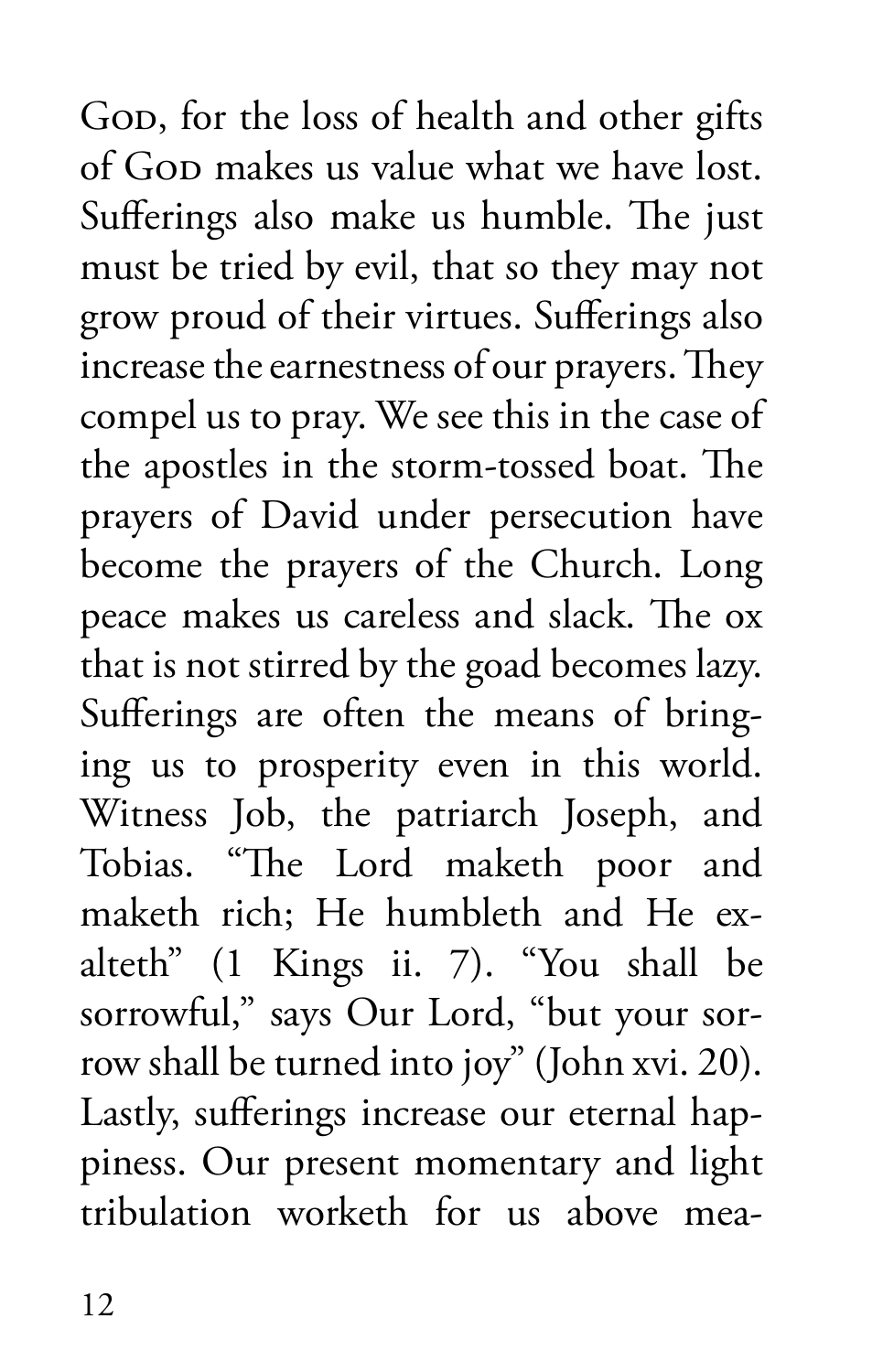sure exceedingly an eternal weight of glory (2 Cor. iv. 17). The just are ripened for heaven by suffering, as ears of corn are ripened by the heat of the sun. Jewels are rendered more beautiful by being ground and polished. "When Gop sends us some great trouble," says St. Ignatius, "it is a sign that He designs great things for us, and desires to raise us to great holiness." Nay, the more we suffer in this life, the greater will be our reward in the life to come. "To those who love GoD all things work together for good" (Rom. viii. 28). Give yourself up, then, to GoD's guidance, for He allows nothing to happen you which will not be for your advantage, though you may see it not. What pruning is to the fruit-tree, suffering is to men.

## **Sufferings then are no real evil, but are benefits from the hand of Gon.**

They are the means of bringing us both to temporal and eternal happiness.

GOD, Who loves us tenderly, has no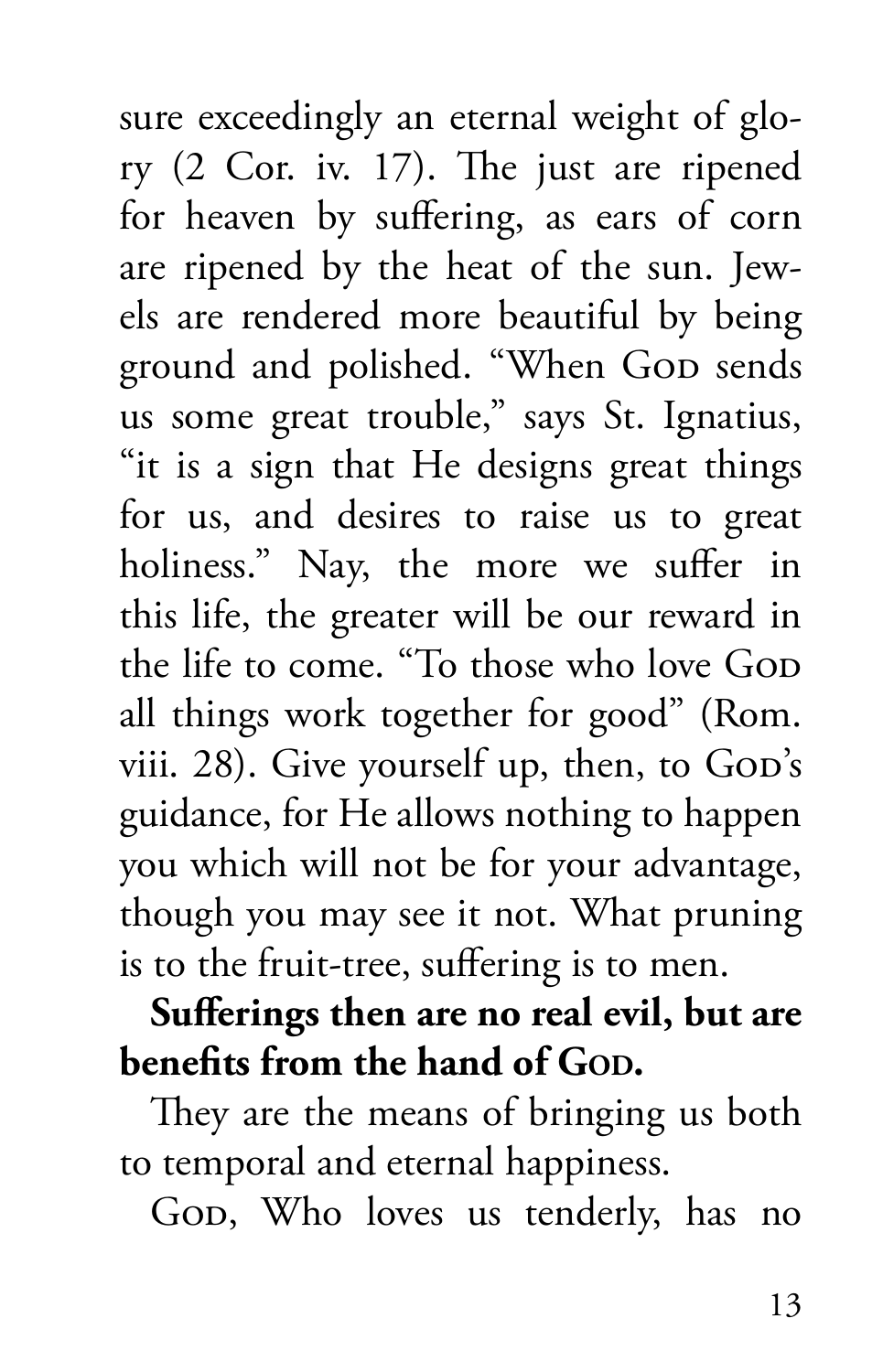other object in sending us sufferings but to make us happy. What we count as an evil is the bitterness of the medicine that is necessary for the health of our soul. There is really no evil in the world except sin. Sufferings can never really make us unhappy; men can be happy in spite of all kinds of sufferings. We see this in Job, in Tobias, in Our Lady. St. Paul says, "I am filled with comfort; I exceedingly abound with joy in all our tribulation" (2 Cor. vii. 4).

**For this reason we should be patient under suffering, and should resign ourselves to the will of God.**

Nay, more, we should rejoice in suffering, and thank GoD for it.

We should say with Job, "As it hath pleased the Lord, so it is done; blessed be the name of the Lord" (Job i. 21), or with Our Lord in the Garden of Olives, "Not My will, but Thine be done." We should behave as a sensible man behaves when he is sick; he will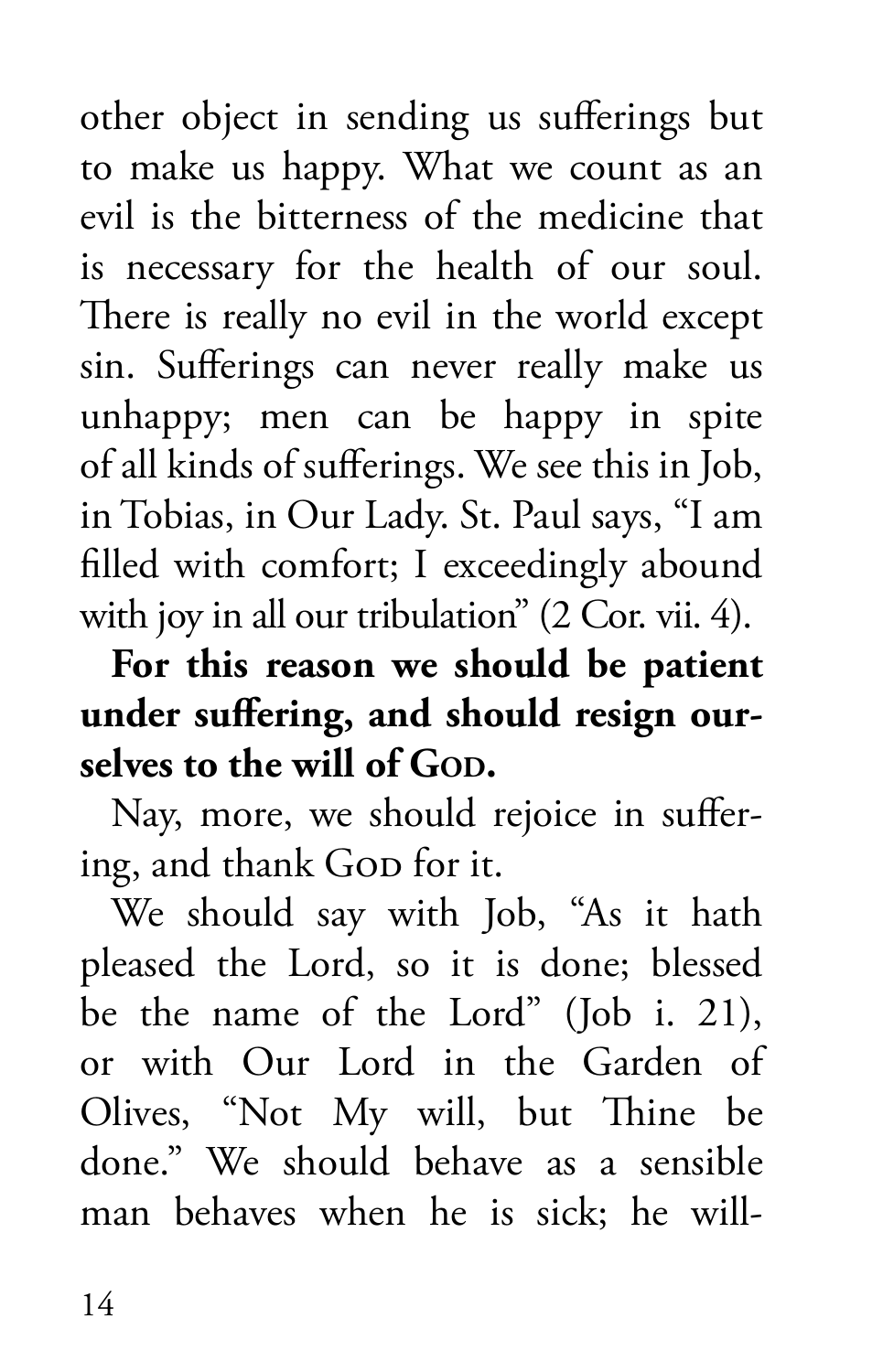ingly obeys the injunctions of the physician. Gop has lightened our sufferings for us, not only by His own example, but also by the promise of an eternal reward. See how the apostles rejoiced in their scourging (Acts v. 41). The Christian under suffering should rejoice as a workman rejoices who labors much, and looks forward to good pay, or as a tradesman, who amid the toilsome monotony of his business, thinks of the delightful holiday that is not far off. We must grasp sufferings as men grasp stinging nettles if they do not wish to be stung, firmly and boldly, not lightly and timorously; then they will do us no harm. In suffering we should repeat again and again the Gloria Patri. Men too often grumble and grow impatient under their sufferings. If a man asks the return of something he has lent us, we give it back with thanks; but if Gop does so, we grumble and are discontented. This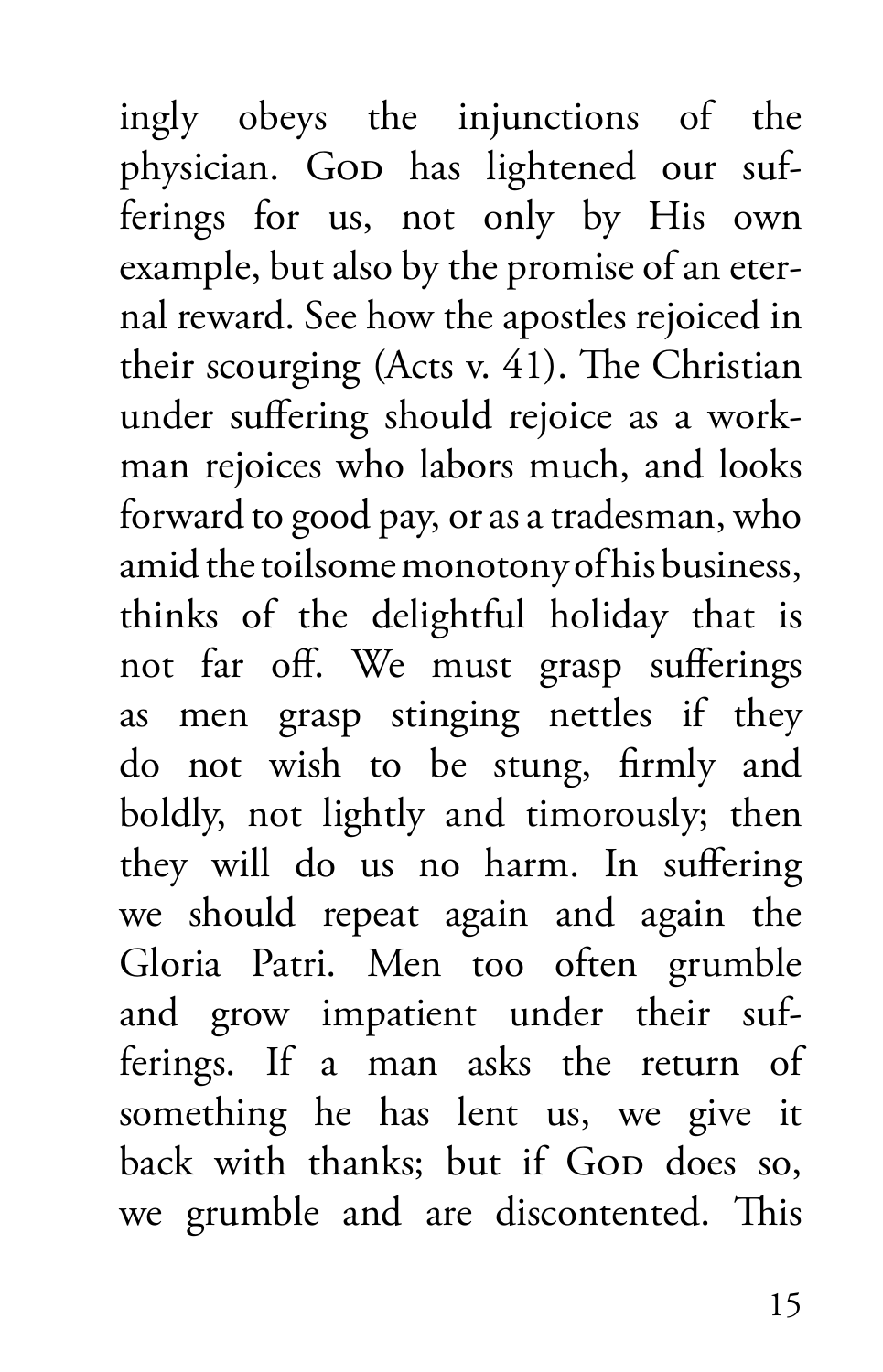want of patience increases our sufferings, besides offending God. The impatient are like oxen, who kick against the goad and only wound themselves the more. Yet it is no sin to be sorrowful and troubled under suffering; for Our Lord in the Garden of Olives was sorrowful even unto death. We must never despond in evil days, for after sorrow and suffering come joy and gladness.

By patience under suffering we quickly attain to a high degree of perfection, and lay up for ourselves a great store of merit.

When we resign ourselves patiently to the will of God amid contradictions, we are like a ship carried on by a strong breeze, and sail rapidly to the haven of eternal rest. "Blessed is the man that endureth temptation; for when he has been proved, he will receive a crown of life which Gop hath promised to them that love Him" (Jas. i. 12).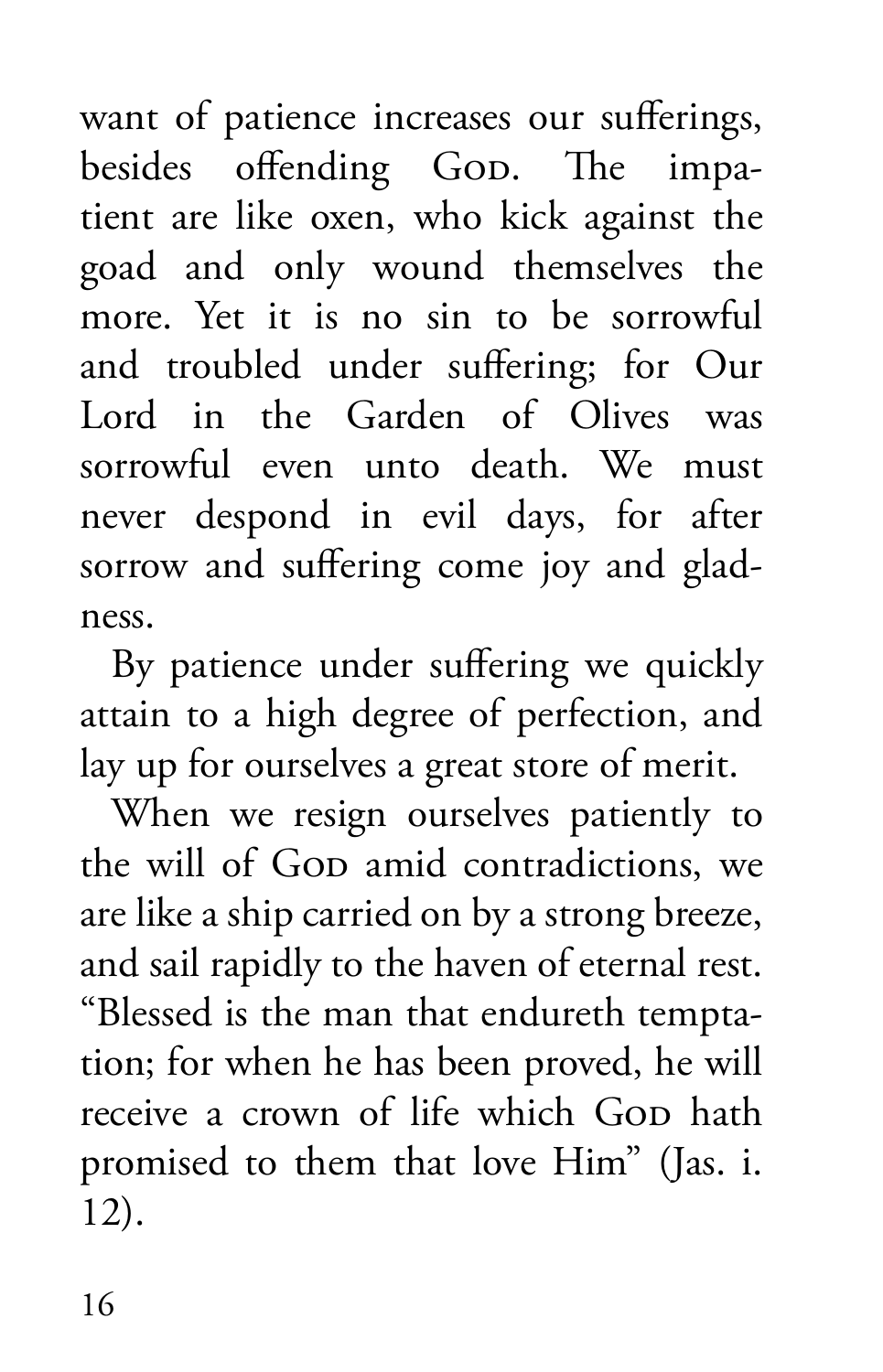From our willingness to suffer can be ascertained how far we have advanced in perfection.

The courage of a soldier displays itself, not in peace, but in war. The sinner murmurs under suffering; the beginner is troubled, but is sorry for his impatience; the man more advanced in virtue is frightened, but takes courage and praises God; the perfect man does not wait for suffering, but goes boldly to meet it. The perfect do not ask GoD that they may be free from temptation or from suffering. They desire it, and value it as highly as men of the world value riches and gold and precious stones. Hence the prayer of St. Teresa was either to suffer or to die. "He who is able," says St. Francis of Sales, "to thank God equally for chastisement and for prosperity, has arrived at the summit of Christian perfection, and will find his happiness in  $G$ op."